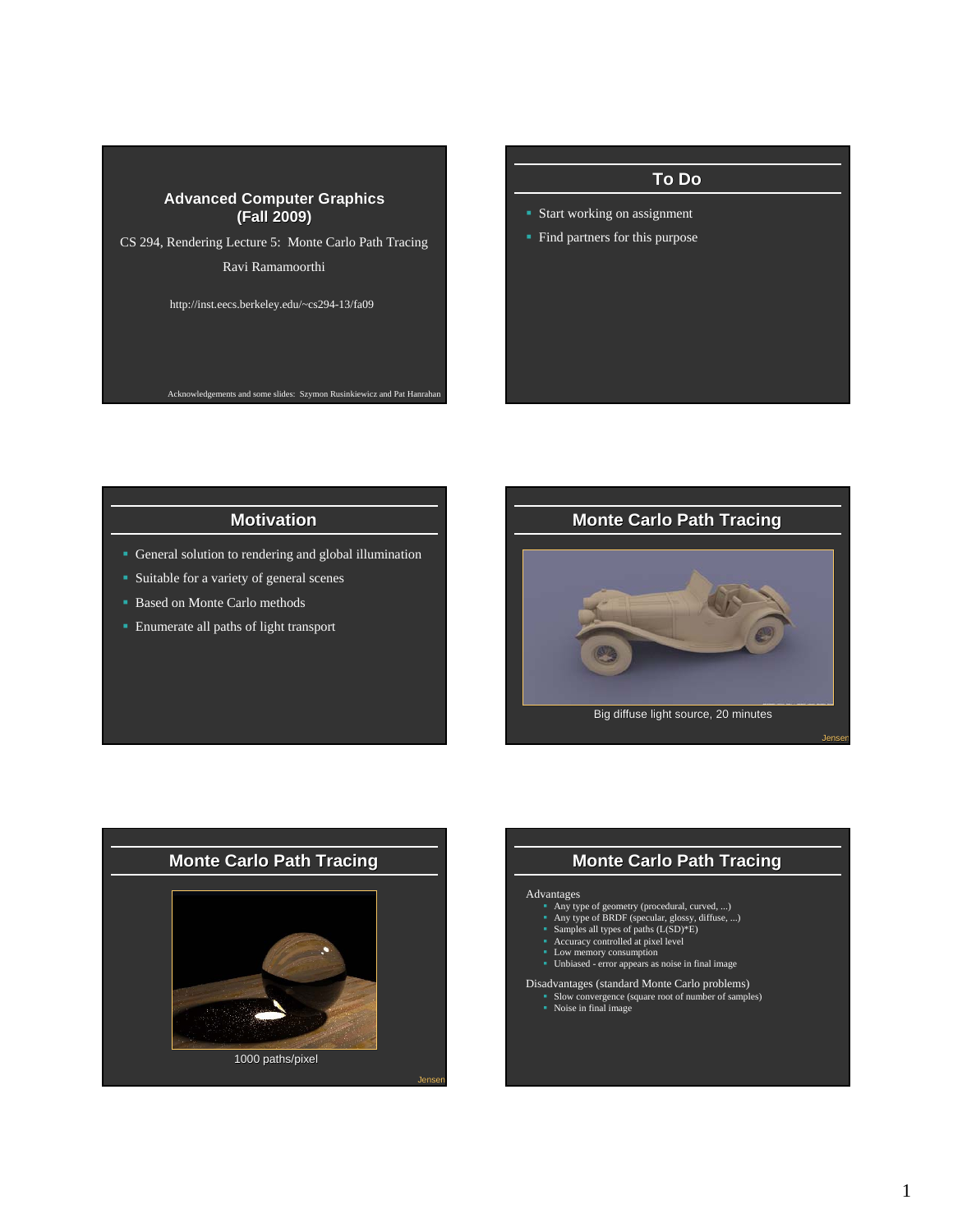

# **Simple Monte Carlo Path Tracer Step 1:** Choose a ray  $(u, v, \theta, \phi)$  [per pixel]; assign weight = 1 *Step 2: Trace ray to find intersection with nearest surface Step 3: Randomly choose between emitted and reflected light Step 3a: If emitted, return weight' \* Le Step 3b: If reflected, weight'' \*= reflectance Generate ray in random direction Go to step 2*

# **Sampling Techniques** Problem: how do we generate random points/directions during path tracing and reduce variance? **Importance sampling (e.g. by BRDF)**  Stratified sampling Eye

## **Outline**

- Motivation and Basic Idea
- *Implementation of simple path tracer*
- Variance Reduction: Importance sampling
- Other variance reduction methods
- **Specific 2D sampling techniques**

## **Simplest Monte Carlo Path Tracer**

**Surface** 

For each pixel, cast n samples and average

- Choose a ray with *p*=camera,  $d=(\theta,\phi)$  within pixel
- Pixel color  $+= (1/n) * TracePath(p, d)$

TracePath(*p*, *d*) returns (r,g,b) [and calls itself recursively]:

- Trace ray (*p*, *d*) to find nearest intersection *p'* Select with probability (say) 50%:
- **Emitted:** return 2 \* (Le<sub>red</sub>, Le<sub>green</sub>, Le<sub>blue</sub>) // 2 = 1/(50%)
- **Reflected:** 
	- generate ray in random direction *d'* return  $2 * f_r(d \rightarrow d') * (n \cdot d') * \text{TracePath}(p', d')$

#### **Simplest Monte Carlo Path Tracer** For each pixel, cast n samples and ave Choose a ray with *p*=camera,  $d=(\theta,\phi)$  within pixel Pixel color +=  $(1/n)$  \* TracePath $(p, d)$ TracePath $(p, d)$  returns  $(r, g, b)$  [and calls itself recursively]: Trace ray (*p*, *d*) to find nearest intersection *p'* Select with probability (say) 50%: **Emitted:** return 2 \* (Le<sub>red</sub>, Le<sub>green</sub>, Le<sub>blue</sub>) // 2 = 1/(50%) Reflected:

generate ray in random direction *d'* return  $2 * f_r(d \rightarrow d') * (n \cdot d') * \text{TracePath}(p', d')$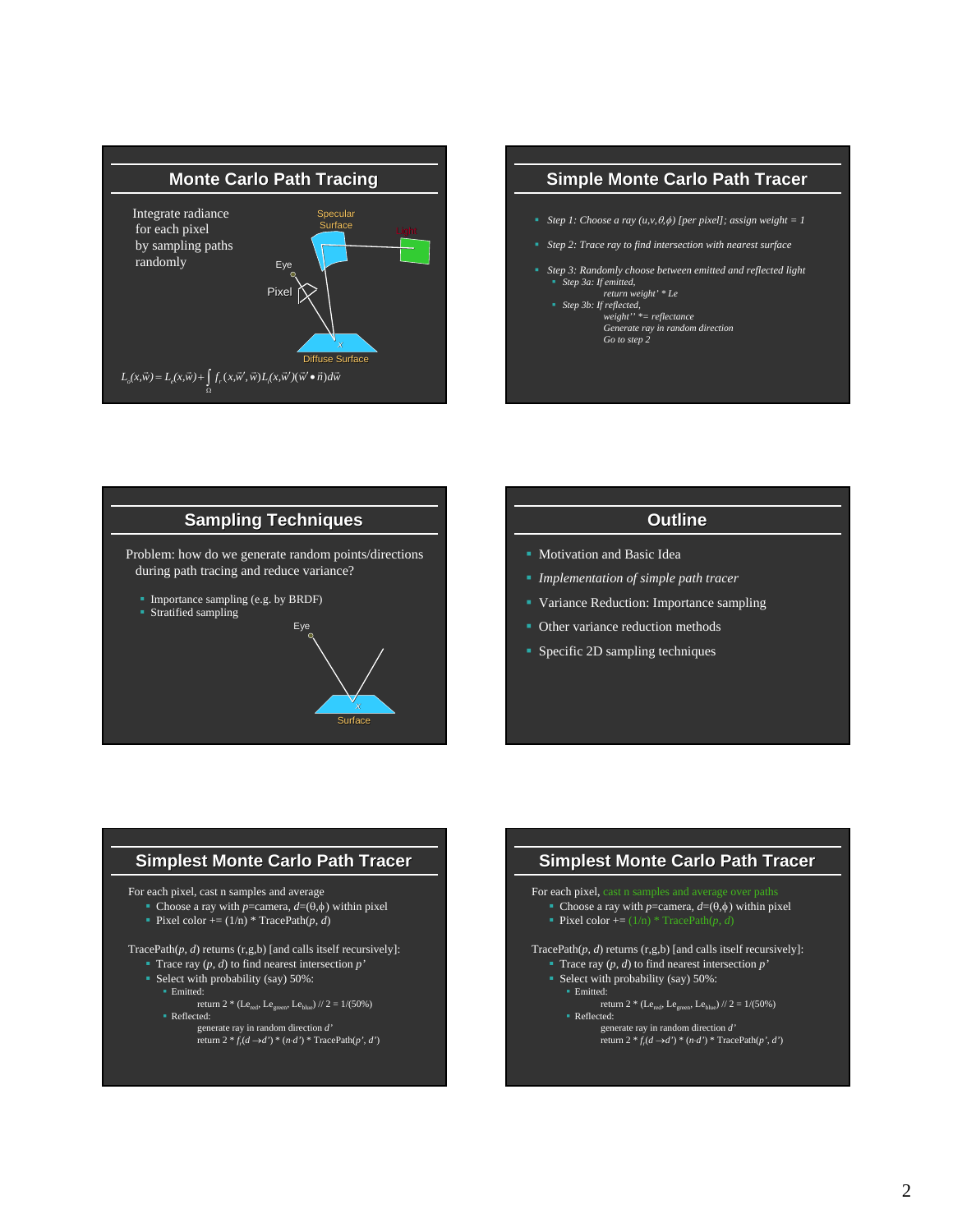

generate ray in random direction *d'* return  $2 * f_r(d \rightarrow d') * (n \cdot d') * \text{TracePath}(p', d')$ 







#### **Advantages and Drawbacks**

- Advantage: general scenes, reflectance, so on By contrast, standard recursive ray tracing only mirrors
- This algorithm is *unbiased*, but horribly inefficient
	- Sample "emitted" 50% of the time, even if emitted=0 Reflect rays in random directions, even if mirror
	- **If light source is small, rarely hit it**
- Goal: improve efficiency without introducing bias Variance reduction using many of the methods discussed for Monte Carlo integration last week
	- Subject of much interest in graphics in 90s till today

## **Outline**

- **Motivation and Basic Idea**
- **Implementation of simple path tracer**
- *Variance Reduction: Importance sampling*
- Other variance reduction methods
- **Specific 2D sampling techniques**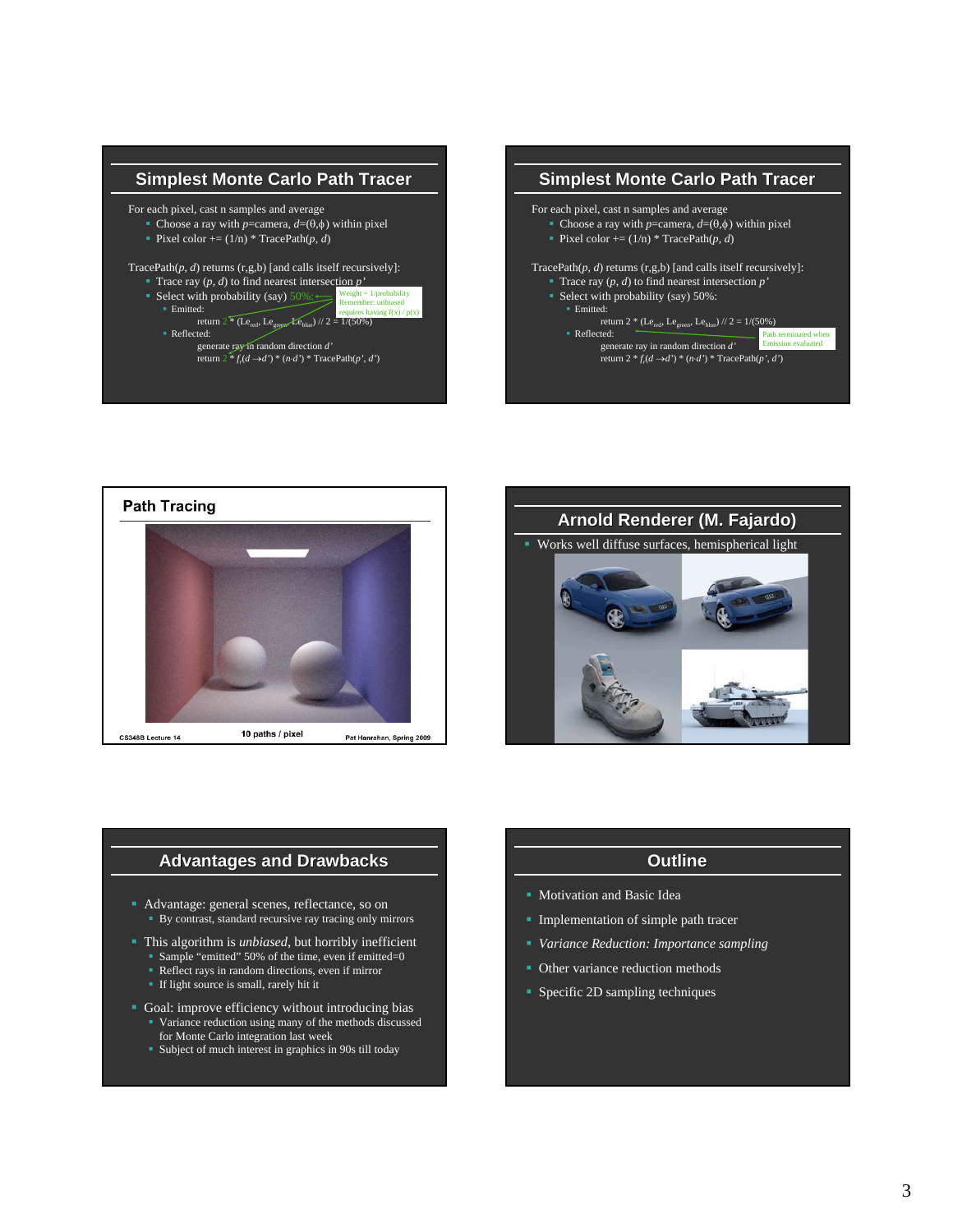## **Importance Sampling**

- Pick paths based on energy or expected contribution **More samples for high-energy paths** 
	- Don't pick low-energy paths
- At "macro" level, use to select between reflected vs emitted, or in casting more rays toward light sources
- At "micro" level, importance sample the BRDF to pick ray directions
- Tons of papers in 90s on tricks to reduce variance in Monte Carlo rendering



#### **Simplest Monte Carlo Path Tracer**

For each pixel, cast n samples and average

• Choose a ray with *p*=camera,  $d=(\theta,\phi)$  within pixel

Pixel color  $+= (1/n) * TracePath(p, d)$ 

TracePath(*p*, *d*) returns (r,g,b) [and calls itself recursively]:

- Trace ray  $(p, d)$  to find nearest intersection  $p'$
- Select with probability (say) 50%:
	- Emitted:
	- return 2 \* (Le<sub>red</sub>, Le<sub>green</sub>, Le<sub>blue</sub>) // 2 = 1/(50%) Reflected:
		- generate ray in random direction *d'* return  $2 * f(d \rightarrow d') * (n \cdot d') * \text{TracePath}(p', d')$

#### **Importance sample Emit vs Reflect**

TracePath(*p*, *d*) returns (r,g,b) [and calls itself recursively]: Trace ray (*p*, *d*) to find nearest intersection *p'*

- 
- - **Emitted:**
	- return (1/ $p_{\text{emit}}$ ) \* (Le<sub>red</sub>, Le<sub>green</sub>, Le<sub>blue</sub>) **Else Reflected:** 
		- generate ray in random direction *d'* return  $(1/(1-p_{\text{emit}})) * f_r(d \to d') * (n \cdot d') * \text{TracePath}(p', d')$

# **Importance sample Emit vs Reflect**

TracePath(*p*, *d*) returns (r,g,b) [and calls itself recursively]:

- Trace ray (*p*, *d*) to find nearest intersection *p'*
- Can never be 1 unless
- Emitted: return  $(1/p_{\text{emit}}) * (Le_{\text{red}}, Le_{\text{green}}, Le_{\text{blue}})$ Reflectance is 0

**Else Reflected:** 

- 
- generate ray in random direction *d'* return  $(1/(1-p_{\text{emit}})) * f_r(d \to d') * (n \cdot d') * \text{TracePath}(p', d')$

## **Outline**

- **Motivation and Basic Idea**
- **Implementation of simple path tracer**
- Variance Reduction: Importance sampling
- *Other variance reduction methods*
- **Specific 2D sampling techniques**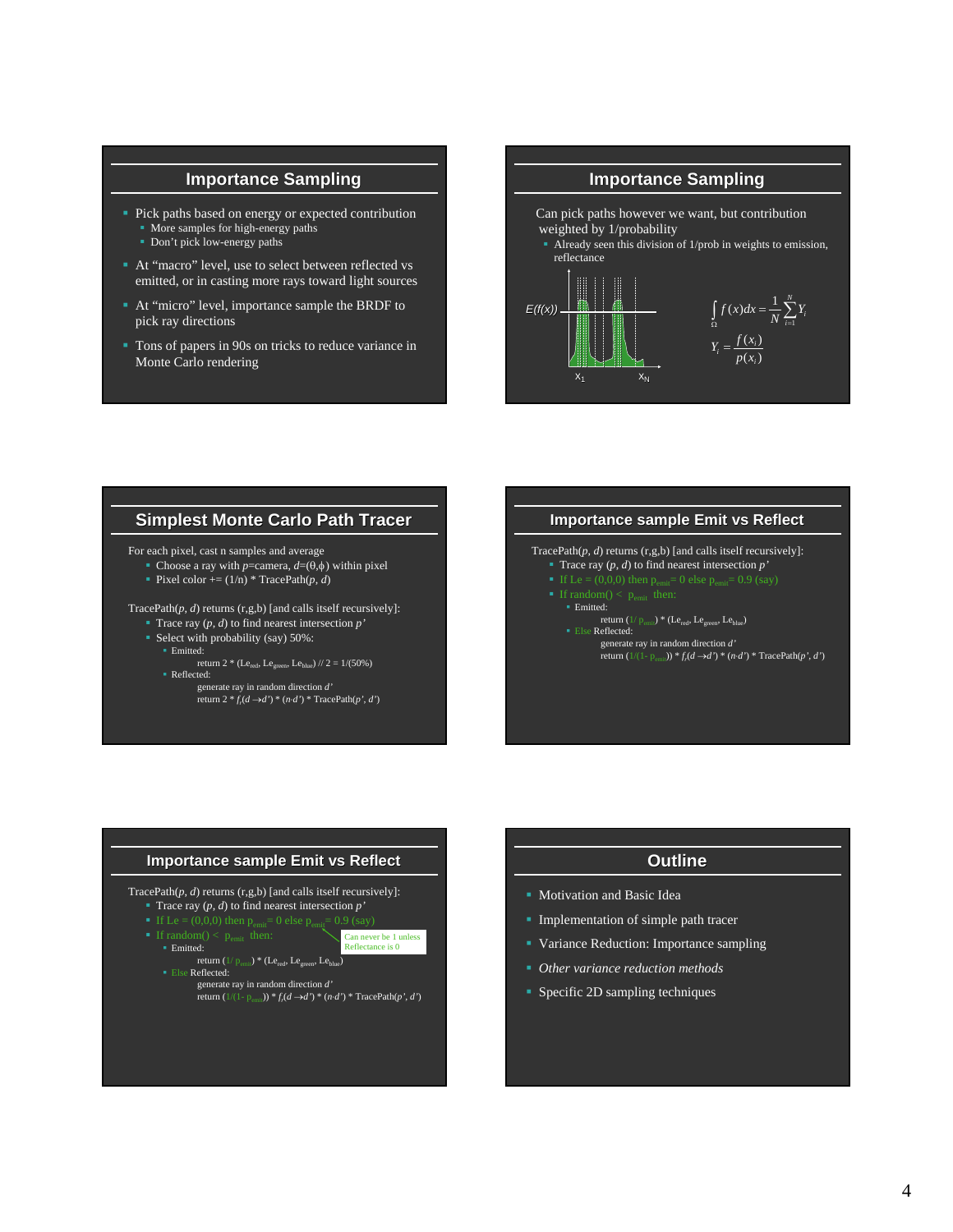#### **More variance reduction**

- Discussed "macro" importance sampling **Emitted vs reflected**
- How about "micro" importance sampling
	- *Shoot rays towards light sources in scene*
	- **Distribute rays according to BRDF**

## **One Variation for Reflected Ray**

- Pick a light source
- Trace a ray towards that light
- Trace a ray anywhere except for that light Rejection sampling
- Divide by probabilities
	- <sup>•</sup> 1/(solid angle of light) for ray to light source
	- $(1 -$  the above) for non-light ray
	- **Extra factor of 2 because shooting 2 rays**

#### **Russian Roulette**

- **Maintain current weight along path** (need another parameter to TracePath)
- Terminate ray iff  $|weight| <$  const.
- $\blacksquare$  Be sure to weight by 1/probability

#### **Russian Roulette**

Terminate photon with probability p Adjust weight of the result by 1/(1-p)

$$
E(X) = p \cdot 0 + (1 - p) \frac{E(X)}{1 - p} = E(X)
$$

Intuition:

Reflecting from a surface with R=.5

100 incoming photons with power 2 W

- 1. Reflect 100 photons with power 1 W
- 2 Reflect 50 photons with power 2 W

CS348B Lecture 14

Pat Hanrahan, Spring 2009

#### **Path Tracing: Include Direct Lighting**

```
Step 1. Choose a camera ray r given the
   (x, y, u, v, t) sample
   weight = 1;
   L = 0Step 2. Find ray-surface intersection
Step 3.
   L += weight * Lr(light sources)
   weight *= reflectance(r)
   Choose new ray r' \sim BRDF pdf(r)
Go to Step 2.<br>CS348B Lecture 14
                                     Pat Hanrahan, Spring 2009
```
#### **Monte Carlo Extensions**

#### Unbiased

**Bidirectional path tracing Metropolis light transport** 

Biased, but consistent

- **Noise filtering**
- Adaptive sampling
- **Irradiance caching**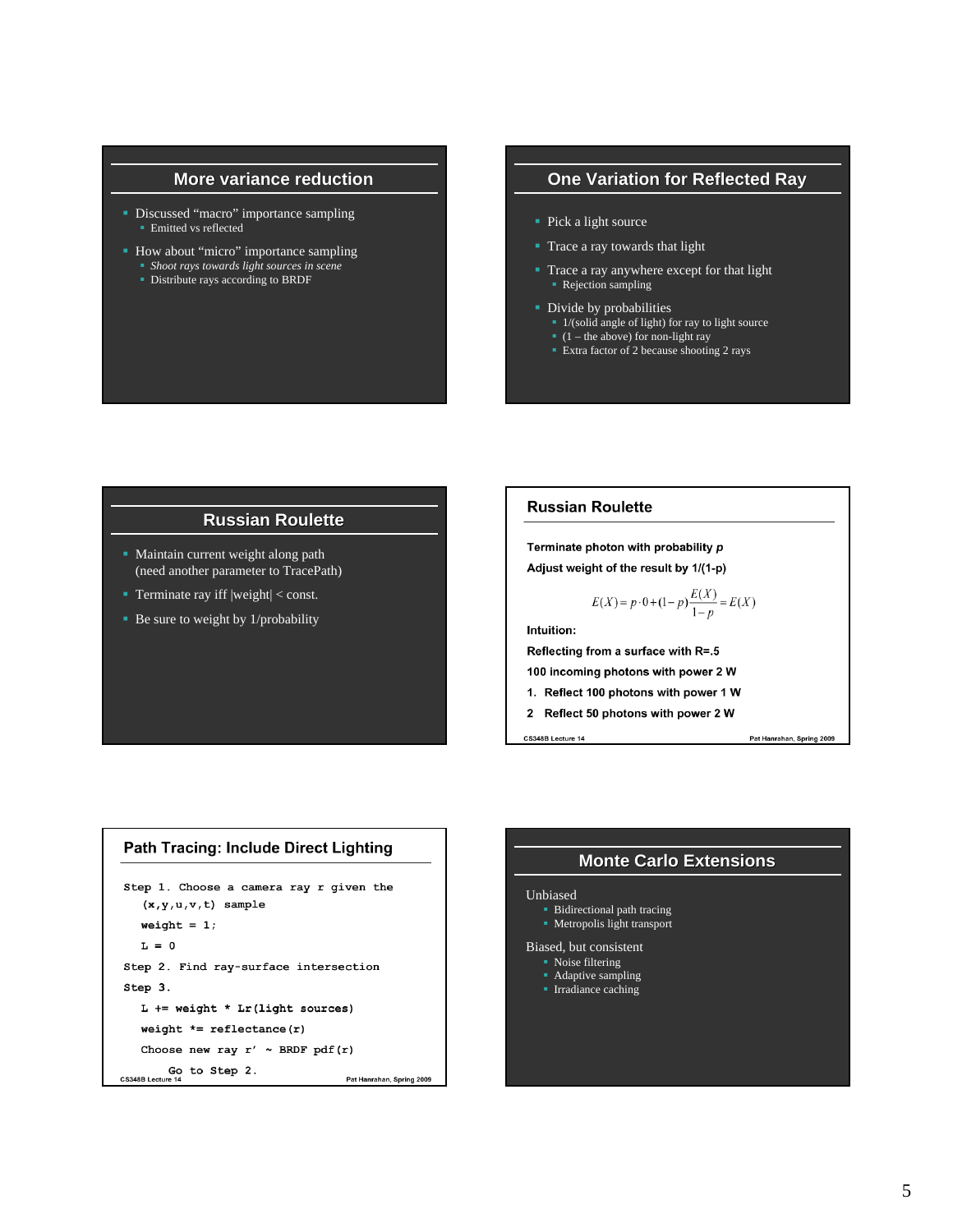## **Monte Carlo Extensions**

#### Unbiased

- Bidirectional path tracing
- **Metropolis light transport**

#### Biased, but consistent

- Noise filtering
- Adaptive sampling
- **Irradiance caching**



## **Monte Carlo Extensions**

#### Unbiased

 Bidirectional path tracing Metropolis light transport

# Biased, but consistent

- Noise filtering
- Adaptive sampling
- **Irradiance caching**



## **Monte Carlo Extensions**

#### Unbiased

- **Bidirectional path tracing**
- Metropolis light transport

#### Biased, but consistent

- Noise filtering
- Adaptive sampling





#### **Monte Carlo Extensions**

#### Unbiased

- Bidirectional path tracing **Metropolis light transport**
- 

## Biased, but consistent

- Noise filtering
- **Adaptive sampling Irradiance caching**



Adaptive

Ohbuchi

# **Monte Carlo Extensions**

#### Unbiased

- **Bidirectional path tracing**
- **Metropolis light transport**

#### Biased, but consistent

- Noise filtering
- Adaptive sampling





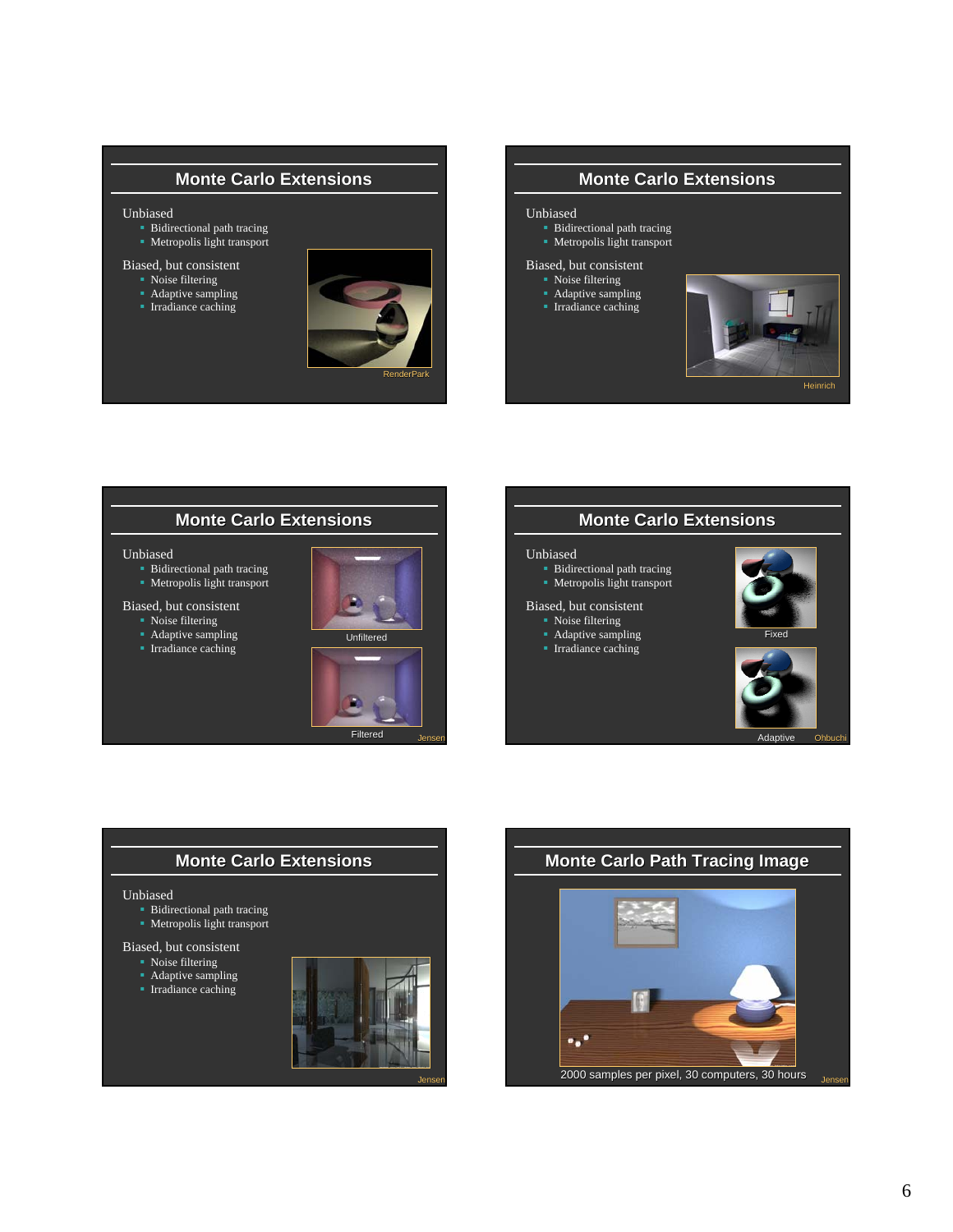## **Outline**

- **Motivation and Basic Idea**
- **Implementation of simple path tracer**
- Variance Reduction: Importance sampling
- Other variance reduction methods
- *Specific 2D sampling techniques*

## **2D Sampling: Motivation**

- Final step in sending reflected ray: sample 2D domain
- According to projected solid angle
- Or BRDF
- Or area on light source
- Or sampling of a triangle on geometry
- $\blacksquare$  Etc.



## **Sampling Upper Hemisphere**

- **Uniform directional sampling: how to generate** random ray on a hemisphere?
- Option #1: rejection sampling
- Generate random numbers  $(x,y,z)$ , with  $x,y,z$  in  $-1.1$ 
	- If  $x^2+y^2+z^2 > 1$ , reject
	- Normalize  $(x,y,z)$
- If pointing into surface (ray dot  $n < 0$ ), flip

## **Sampling Upper Hemisphere**

- Option #2: inversion method
	- In polar coords, density must be proportional to sin  $\theta$ (remember *d*(solid angle) = sin  $\theta d\theta d\phi$ )
	- Integrate, invert  $\rightarrow$  cos<sup>-1</sup>
- So, recipe is
	- Generate  $\phi$  in 0..2 $\pi$
	- Generate  $\overline{z}$  in 0..1
	- Elet  $\theta = \cos^{-1} z$
	- $(x,y,z) = (\sin \theta \cos \phi, \sin \theta \sin \phi, \cos \theta)$

## **BRDF Importance Sampling**

- Better than uniform sampling: importance sampling
- Because you divide by probability, ideally probability  $\propto f_r^* \cos \theta_i$